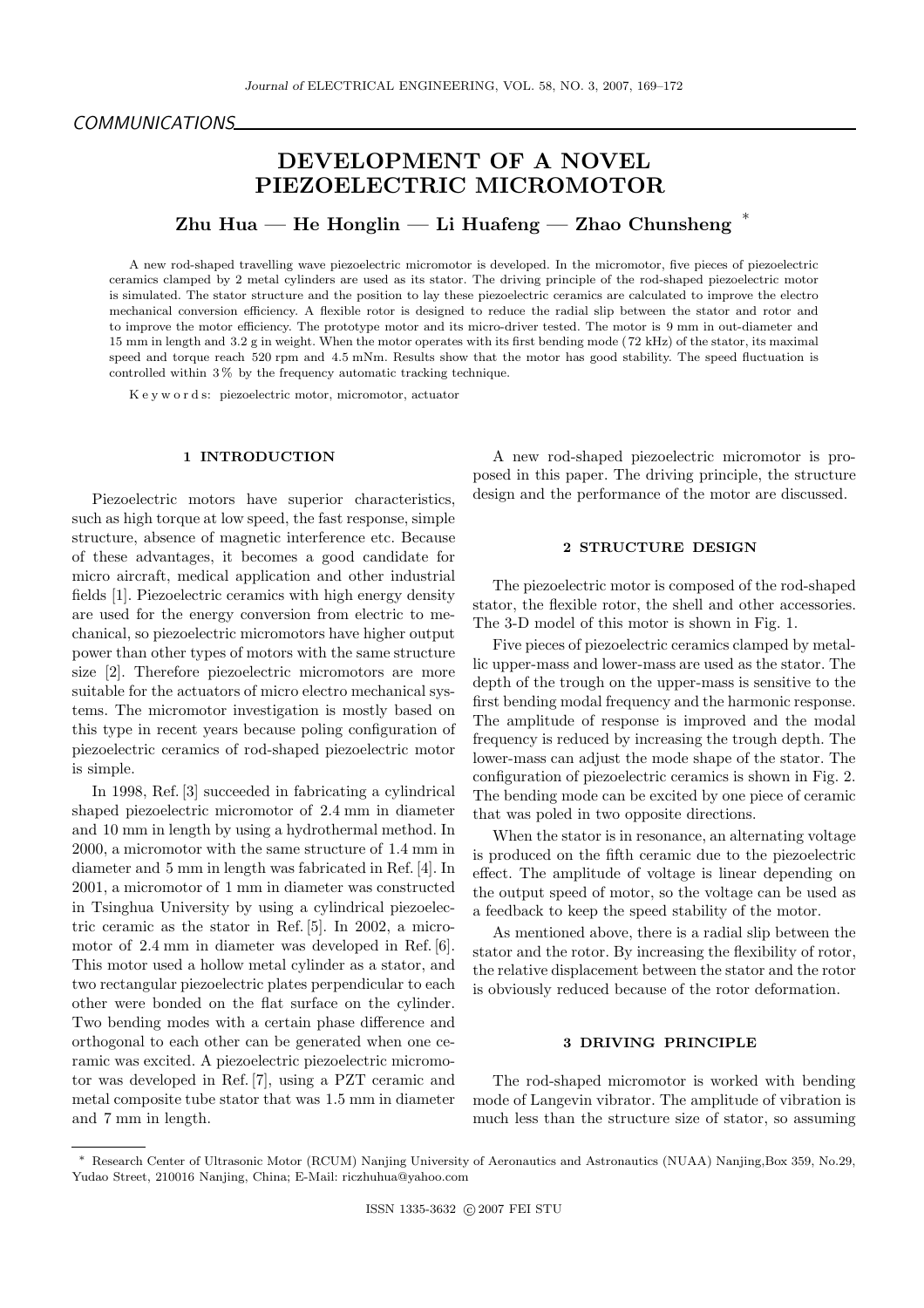

Fig. 1. Structure of the micromotor.



Fig. 3. Motion analysis for driving surface.

that no deformation of the contact surface during the vibration period. Figure 3 shows the stator surface reaches its maximum amplitude only when phase A is excited.

Because it is rigid-body motion and  $\beta_0$  is very small, the surface is assumed to be moved  $w_0$  in x direction and then clockwisely rotate  $\beta_0$ . Only when phase A is excited, displacements of particle  $P$  in  $x$  and  $z$  direction are

$$
w_{px}^{A} = [w_0 - r(1 - \cos \beta_0)] \sin \omega t \approx w_0 \sin \omega t,
$$
  

$$
w_{pz}^{A} = -r \cos \theta \sin \beta_0 \sin \omega t \approx -r\beta_0 \cos \theta \sin \omega t
$$
 (1)

When phase B is excited, displacements of  $P$  in  $y$  and z direction are

$$
w_{py}^{B} = w_0 \cos \omega t, \nw_{pz}^{B} = -r\beta_0 \sin \theta \cos \omega t.
$$
\n(2)



Fig. 2. Configuration of ceramics.

If both A and B are excited at the same time, the displacement of  $P$  in  $z$  direction is

$$
w_{pz} = w_{pz}^A + w_{pz}^B = -r\beta_0(\omega t + \theta). \tag{3}
$$

The decomposition of displacement of  $P$  in tangential  $\tau$  and radial r direction is shown in Fig. 4, the displacement in  $\tau$  direction is

$$
w_{p\tau} = w_{py} \cos \theta - w_{px} \sin \theta = w_0 \cos(\omega t + \theta). \quad (4)
$$

The tangential velocity in  $\tau$  direction is obtained by the displacement derivative in the tangential direction with respect to time  $t$ 

$$
w'_{p\tau} = -\omega w_0 \sin(\omega t + \theta). \tag{5}
$$



Fig. 4. Elliptical motion.

Equations (3) and (5) show that the displacement in  $z$ direction of P and its velocity reach maximum amplitude at the same time. Assuming that the rotor is rigid and there is no relative slip between the stator and the rotor, (5) can be used for estimating the output speed of the motor.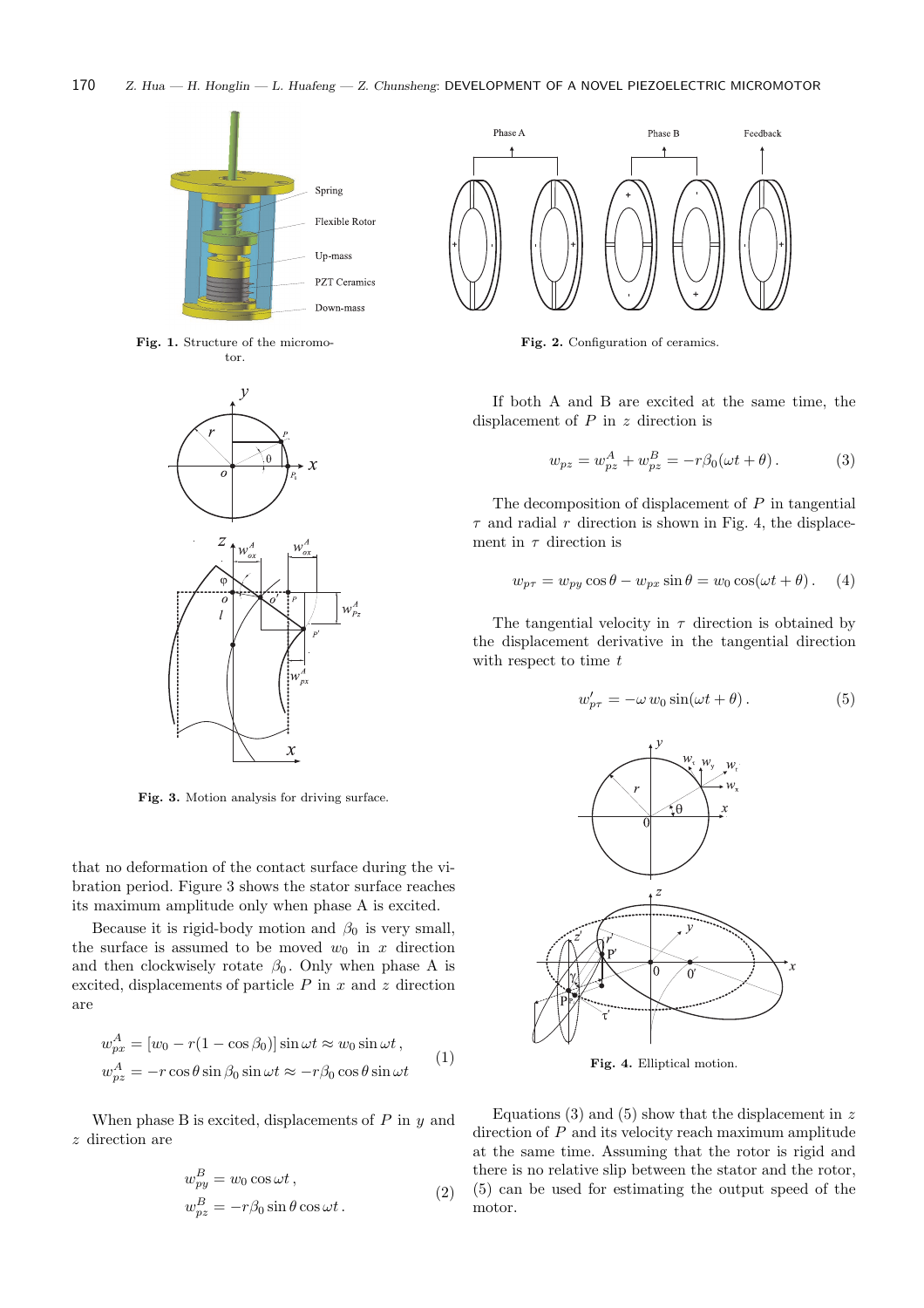The displacement in direction can be expressed as

$$
w_{pr} = w_{px} \cos \theta + w_{py} \sin \theta = w_0 \sin(\omega t + \theta).
$$
 (6)

In the local coordinate system  $r'P\tau'$ , the track of particle  $P'$  is an ellipse

$$
\frac{\tau'^2}{w_0^2} + \frac{r'^2}{w_0^2 + r^2 \beta_0^2} = 1.
$$
 (7)

An angle  $\gamma$  exits between the ellipse plane and the stator surface

$$
\tan \gamma = \frac{w_z}{w_r} = \frac{r\beta_0}{w_0}.
$$
 (8)

The elliptical motion can be decomposed to the motion in local coordinate system  $z'P\tau'$  and in r direction. Actually it is the elliptical motion in  $z'P\tau'$  driving the rotor. The effective elliptical motion can be expressed as

$$
\frac{\tau'^2}{w_0^2} + \frac{z'^2}{r^2 \beta_0^2} = 1.
$$
\n(9)

Figure 5 shows the simulation of the track of 12 particles on the stator surface in one period. It displays the relationship between the elliptical motion of the particle and rocking-head motion of the stator surface. Amplifying the effective elliptical motion and reducing the radial slip between the stator and rotor could improve the efficiency of the motor.



Fig. 5. Simulation of the elliptical motion.

#### 4 EXPERIMENT AND PERFORMANCE

The amplitude and velocity of the vibration of the assembled stator are measured by Doppler Laser Vibration Meter of Polytec Corporation (PSV-300-B). Magnitude & frequency response characteristics of the stator are shown in Fig. 6. The first bending modal frequency of the stator with free boundary condition in two orthogonal directions is 63453 Hz and 63546 Hz respectively. The mode shape of stator is shown in Fig. 7. The result shows that the velocity and displacement of the driving surface on the upper-mass are much larger than those on the lower-mass through the structural optimal design.



Fig. 6. Magnitude & frequency response.



Fig. 7. Mode shape of the assembled stator.

According to the structure design, the prototype motor of 9 mm in out-diameter, 15 mm in length, 3.2 g in weight is manufactured. The motor life depends on the abrasion performance of the contact face between the stator and the rotor, so the stator made of stainless steel is coated with a nitride film. The prototype motor and its driver [8] are shown in Fig. 8. The resonance frequency is 72 kHz and the admittance is 0.302 mS. This frequency is higher than that of the stator with free boundary because of two factors: (1) the down-mass of the stator is mounted on the shell instead of free boundary condition; (2) the pre-pressure put on the stator, acting as the modal force, increases the modal stiffness of the stator.



Fig. 8. Rod-shaped micromotor and its driver.